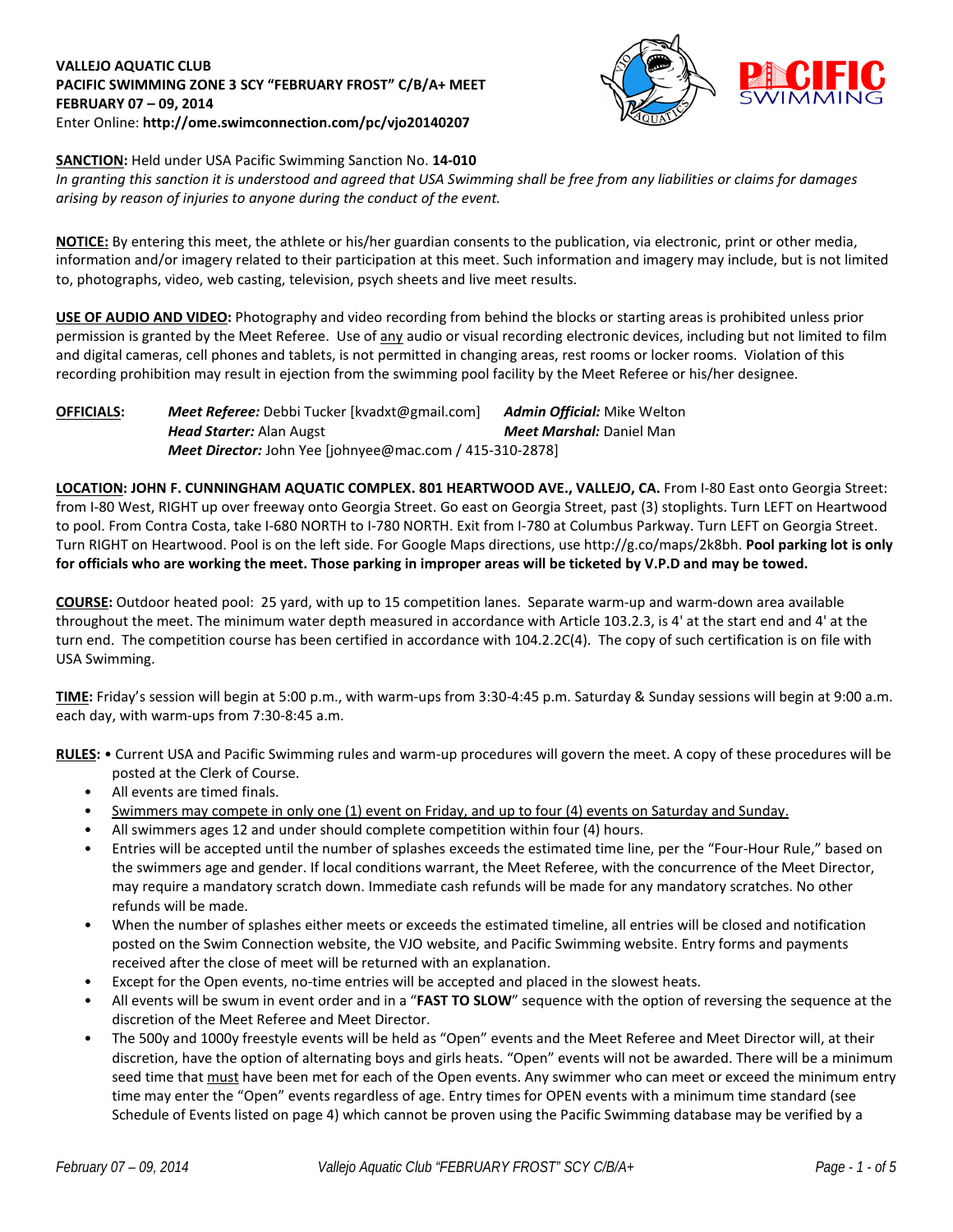complete set of meet results or verified by the swimmer's coach, either of which may be presented upon check -in. (Refer to PacSwim Rule 4A2).

- **Swimmers entering the 500y and 1000y freestyle events will need to provide their own timers and lap counters. Swimmers entering the 400 IM will need to provide their own timers.**
- The Open 500y freestyle event will be split into 10-unders and 11-overs and will be swum in their respective ends of the pool immediately following the completion of their respective sessions.
- *All coaches and deck officials must wear their USA Swimming membership cards in a visible manner.*

**ATTENTION HIGH SCHOOL SWIMMERS (February through May):** If you are a high school swimmer in competition season, you need to be unattached from this meet. It is your responsibility to be unattached from this meet. You can un-attach at the meet if necessary. This does not apply to swimmers swimming under the rules of the Nevada Interscholastic Activities Association (NIAA).

**UNACCOMPANIED SWIMMERS:** Any USAS athlete-member competing at the meet must be accompanied by a USA Swimming member-coach for the purposes of athlete supervision during warm-up, competition and warm-down. If a coach-member of the athlete's USAS Club does not attend the meet to serve in said supervisory capacity, it is the responsibility of the swimmer or the swimmer's legal guardian to arrange for supervision by a USA Swimming member-coach. The Meet Director or Meet Referee may assist the swimmer in making arrangements for such supervision; however, it is recommended that such arrangements be made in advance of the meet by the athlete's USAS Club Member-Coach. The swimmer must be certified by a USA Swimming member coach as being proficient in performing a racing start or must start the race in the water. It is the responsibility of the swimmer or the swimmer's legal guardian to ensure compliance with this requirement.

**RESTRICTIONS:** • Smoking and the use of other tobacco products is prohibited on the pool deck, in the locker rooms, in spectator

- seating or standing areas and in all areas used by swimmers, during the meet and during warm-up periods.
- Sale and use of alcoholic beverages is prohibited in all areas of the meet venue.
- All shelters must be properly secured.
- **No glass containers are allowed in the meet venue. No propane heater is permitted except for snack bar/meet operations.**
- Pop-ups and tents will not be allowed on deck, except at the west end of the pool. For Fire and Safety purposes, the coaches' area is for coaches only. Swimmers/team members may check in with their coaches but cannot stay there.
- **NO** pets allowed on deck, other than service assistance animals.
- Except where venue facilities require otherwise, changing into or out of swimsuits other than in locker rooms or other designated areas is not appropriate and is strongly discouraged.
- **ELIGIBILITY:**  Swimmers must be current members of USA-S and enter their name and registration number on the meet entry card as they are shown on their Registration Card. If this is not done, it may be difficult to match the swimmer with the registration and times database. The meet host must check all swimmer registrations against the SWIMS database; if found to be not registered, the Meet Director shall accept the registration at the meet (a \$10 surcharge will be added to the regular registration fee). Duplicate registrations will be refunded by mail.
	- Swimmers in the "A" Division must have met at least the "PC-A" time standard. Swimmers in the "B" Division must have met at least the "PC-B" time standard. All entry times slower than the listed "PC-B" time standard will be in the "C" Division.
	- Entries with "**NO TIME**" will be accepted except in Open events.
	- Entry times submitted for this meet will be checked against a computer database and may be changed in accordance with Pacific Swimming Entry Time Verification Procedures. Disabled swimmers are welcomed to attend this meet and should contact the Meet Director regarding special accommodations on entry times and seeding, per Pacific Swimming policy.
	- The swimmer's age will be the age of the swimmer on the first day of the meet.

**ENTRY FEES: \$2.75** per event, **\$8.00** participation fee per swimmer. Entries will be rejected if payment is not sent at time of request. Fees for entries in the OPEN events that cannot be proved in the computer database, by a set of complete meet results or verified by the swimmer's coach will not be refunded.

| Make check payable to: | "Vallejo Aquatic Club" or "VJO" |
|------------------------|---------------------------------|
| Mail with entries to:  | VJO Meet Director               |
|                        | <b>Re: Swim Meet Entries</b>    |
|                        | P.O. Box 5846                   |
|                        | Vallejo, CA 94591-5846          |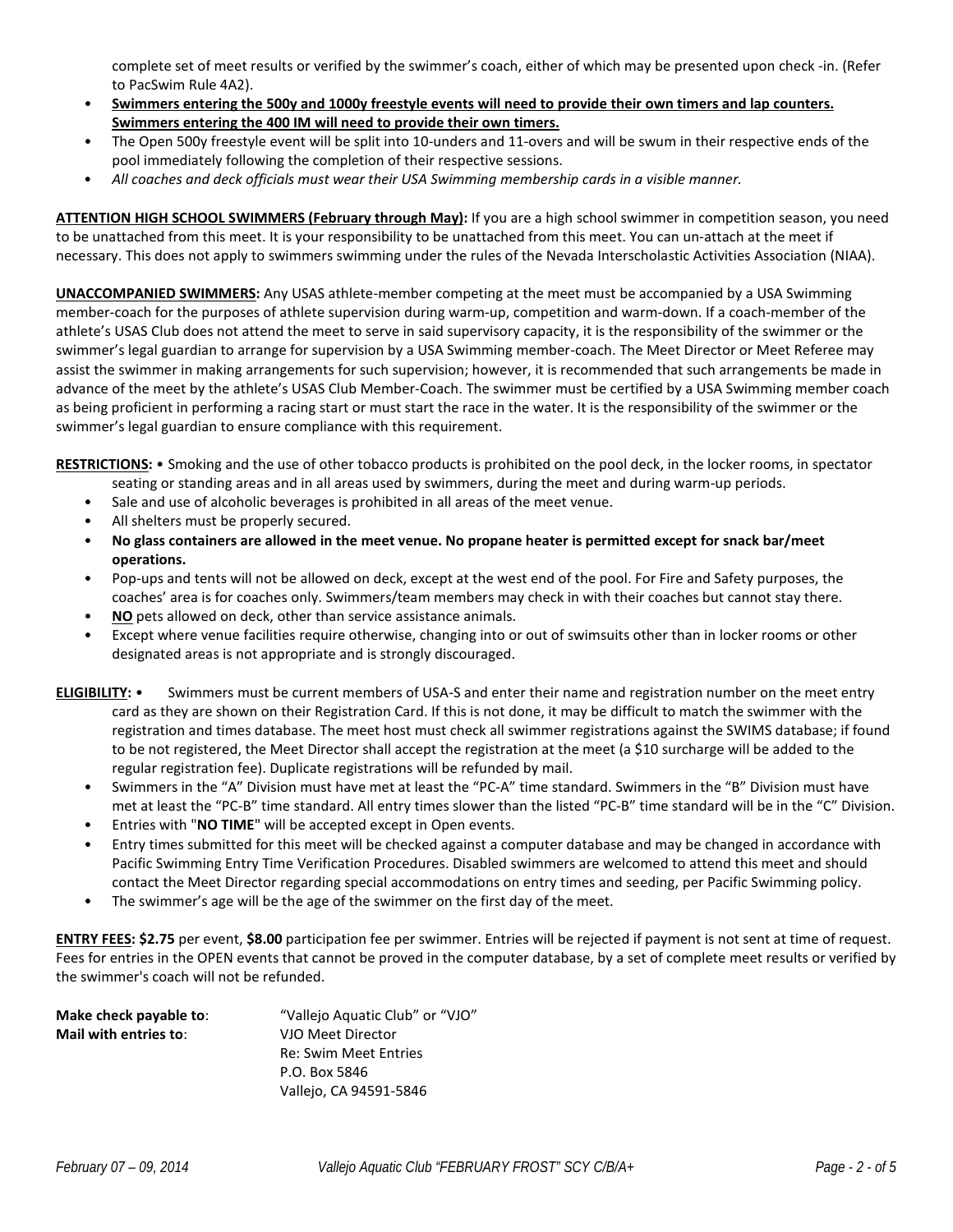**MAILED OR HAND DELIVERED ENTRIES**: Entries must be on the attached consolidated entry form. Forms must be filled out completely and printed clearly with swimmer's best time. Entries must be postmarked by midnight, Monday, **January 27, 2013** or hand delivered to the 801 Heartwood Ave., Vallejo, CA 94591 by 6:30 p.m. Thursday, **January 30, 2013**. No late entries will be accepted. No refunds will be made, except mandatory scratch downs. Requests for confirmation of receipt of entries should include a self-addressed envelope.

# **ONLINE ENTRIES:** You may enter this meet online or by U.S. mail. To enter on-line go to

**http://ome.swimconnection.com/pc/vjo20140207** to receive an immediate entry confirmation. This method requires payment by credit card. Swim Connection LLC charges a processing fee for this service, equal to \$1 per swimmer plus 5% of the total Entry Fees. Please note that the processing fee is a separate fee from the Entry Fees. If you do not wish to pay the processing fee, enter the meet using a mail entry. **Entering online is a convenience, is completely voluntary, and is in no way required or expected of a swimmer by Pacific Swimming.** Online entries will be accepted through 11:59 p.m. Thursday, January 30, 2013.

**CHECK-IN:** The meet will be deck seeded. Swimmers must check-in at the Clerk-of-Course. Close of check-in for all events shall be no more than 60 minutes before the estimated time of the start of the first heat of the event. No event shall be closed more than 30 minutes before the scheduled start of the session. Swimmers who do not check-in will not be allowed to compete in the event.

**SCRATCHES:** Any swimmers not reporting for, or competing in an individual timed final event shall not be penalized.

**AWARDS:** Ribbons will be awarded to 1st through 8th place finishers in the A+, B and C divisions for each event and age group. 13 & OV events will be awarded as 13-14 and 15-16, 17-18 Age Groups. Swimmers aged 19 and over will not be awarded. "A" medals will be awarded to swimmers achieving new "A" times swum during this meet only. Open events will not be awarded.

**ADMISSION:** FREE. A three-day program will be available for \$5.00

**REFRESHMENTS:** A snack bar will be available serving hot breakfast, hot lunches, and other nutritious items and beverages. Coaches and working deck officials will be provided lunch. Hospitality will serve refreshments to timers and volunteers.

**MISCELLANEOUS:** No overnight parking is allowed. Facilities will not be provided after meet hours. Please check our website, www.vallejoaquatic.org, for information on reserving a local hotel at a discounted price.

**MINIMUM OFFICIALS:** One half-hour before the scheduled start of each session, the Meet Referee shall conduct an inventory of Officials, and shall compare the number of swimmers present against the number of Officials present representing each team. No more than 3 days after close of entries, Meet management (referee or director) shall contact the representative from each team participating, and provide a preliminary inventory. Each team shall, by the start of the meet, provide to the Meet Director or designee a list of Officials who have agreed to represent that team during the meet, in accordance with the following table:

| <b>Number of Swimmers Competing in Meet</b> | <b>Trained and Carded Officials Requested</b> |
|---------------------------------------------|-----------------------------------------------|
| $1 - 10$                                    |                                               |
| $11 - 25$                                   |                                               |
| $26 - 50$                                   |                                               |
| $51 - 75$                                   |                                               |
| 76-100                                      |                                               |
| 101 or more                                 |                                               |

*\*Zone 3 Pacific Swimming will include Colorado, Intermediary/Chief Timing Judge, and Hy-Tek Computer Operators into the count of Officials for a session: these positions are not carded. Zone 3 Pacific Swimming will accept Trainees into the count of Officials for a session, so long as they are carded.*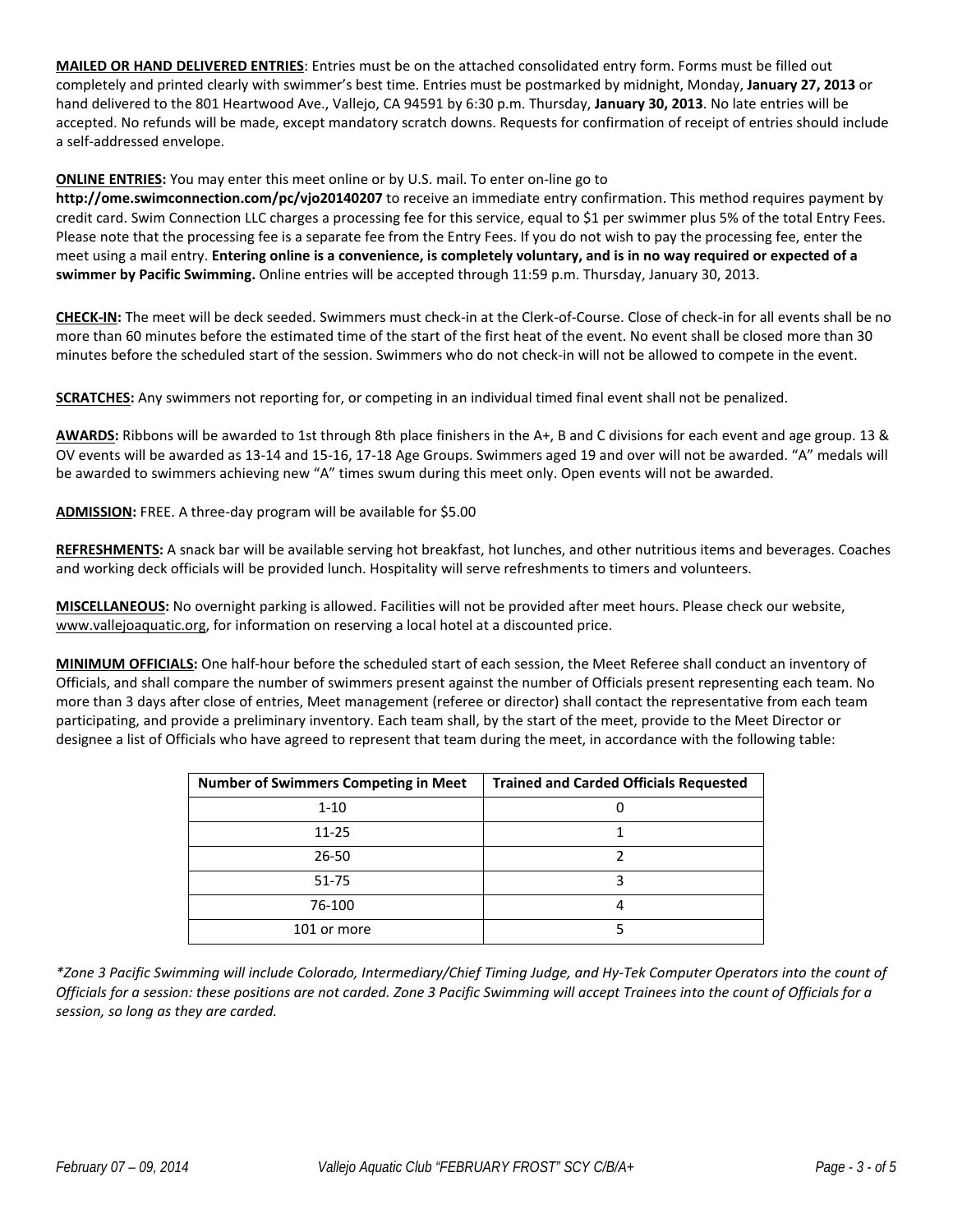# **VALLEJO AQUATIC CLUB SCY C/B/A+**

#### **SCHEDULE OF EVENTS**

| <b>FRIDAY</b><br><b>FEBRUARY 07</b> |                                                                   |                |     |              | <b>SATURDAY</b><br><b>FEBRUARY 08</b>                                             |             | <b>SUNDAY</b><br><b>FEBRUARY 09</b> |               |                                                                            |      |
|-------------------------------------|-------------------------------------------------------------------|----------------|-----|--------------|-----------------------------------------------------------------------------------|-------------|-------------------------------------|---------------|----------------------------------------------------------------------------|------|
| Girls                               | <b>Event Description</b><br>and Age Group                         | Boys           |     | Girls        | <b>Event Description</b><br>and Age Group                                         | <b>Boys</b> |                                     | Girls         | <b>Event Description</b><br>and Age Group                                  | Boy: |
| $\mathbf{1}$                        | 9-10 200 I.M.                                                     | $\overline{2}$ |     |              | <b>SHALLOW END</b>                                                                |             |                                     |               | <b>SHALLOW END</b>                                                         |      |
| 3<br>11-12 200 I.M.<br>4            |                                                                   |                | 101 | 9-10 50 Free | 102                                                                               |             | 119                                 | 8 & U 50 Back | 120                                                                        |      |
| $5*$                                | Open 1000 Free <sup>1</sup>                                       | $6*$           |     | 103          | 8 & U 50 Free                                                                     | 104         |                                     | 121           | 9-10 50 Back                                                               | 122  |
|                                     |                                                                   |                |     | 105          | 9-10 50 Fly                                                                       | 106         |                                     | 123           | 8 & U 25 Fly                                                               | 124  |
|                                     |                                                                   |                |     | 107          | 8 & U 50 Fly                                                                      | 108         |                                     | 125           | 9-10 100 Fly                                                               | 126  |
|                                     |                                                                   |                |     | 109          | 9-10 100 Back                                                                     | 110         |                                     | 127           | 8 & U 100 I.M.                                                             | 128  |
|                                     |                                                                   |                |     | 111          | 8 & U 25 Back                                                                     | 112         |                                     | 129           | 9-10 100 I.M.                                                              | 130  |
|                                     |                                                                   |                |     | 113          | 9-10 50 Breast                                                                    | 114         |                                     | 131           | 8 & U 50 Breast                                                            | 132  |
|                                     |                                                                   |                |     | 115          | 8 & U 25 Breast                                                                   | 116         |                                     | 133           | 9-10 100 Breast                                                            | 134  |
|                                     |                                                                   |                |     | $117^{#}$    | Open 500 Free <sup>2</sup>                                                        | $118^{#}$   |                                     | 135           | 8 & U 25 Free                                                              | 136  |
|                                     |                                                                   |                |     |              |                                                                                   |             |                                     | 137           | 9-10 100 Free                                                              | 138  |
|                                     |                                                                   |                |     |              |                                                                                   |             |                                     |               |                                                                            |      |
|                                     |                                                                   |                |     | Girls        | <b>Event Description</b><br>and Age Group                                         | Boys        |                                     | Girls         | <b>Event Description</b><br>and Age Group                                  | Boy: |
|                                     |                                                                   |                |     |              | <b>DEEP END</b>                                                                   |             | <b>DEEP END</b>                     |               |                                                                            |      |
|                                     |                                                                   |                |     | 201          | 13 & O 200 I.M.                                                                   | 202         |                                     | 223           | 13 & O 200 Free                                                            | 224  |
|                                     |                                                                   |                |     | 203          | 11-12 50 Free                                                                     | 204         |                                     | 225           | 11-12 50 Back                                                              | 226  |
|                                     |                                                                   |                |     | 205          | 13 & O 200 Breast                                                                 | 206         |                                     | 227           | 13 & O 100 Back                                                            | 228  |
|                                     |                                                                   |                |     | 207          | 11-12 50 Fly                                                                      | 208         |                                     | 229           | 11-12 100 Fly                                                              | 230  |
|                                     |                                                                   |                |     | 209          | 13 & O 100 Fly                                                                    | 210         |                                     | 231           | 13 & O 200 Fly                                                             | 232  |
|                                     |                                                                   |                |     | 211          | 11-12 100 Back                                                                    | 212         |                                     | 233           | 11-12 100 I.M.                                                             | 234  |
|                                     |                                                                   |                |     | 213          | 13 & O 200 Back                                                                   | 214         |                                     | 235           | 13 & O 50 Free                                                             | 236  |
|                                     |                                                                   |                |     | 215          | 11-12 200 Free                                                                    | 216         |                                     | 237           | 11-12 100 Free                                                             | 238  |
|                                     |                                                                   |                |     | 217          | 13 & O 100 Free                                                                   | 218         |                                     | 239           | 13 & O 100 Breast                                                          | 240  |
|                                     |                                                                   |                |     | 219          | 11-12 100 Breast                                                                  | 220         |                                     | 241           | 11-12 50 Breast                                                            | 242  |
|                                     |                                                                   |                |     | $221^{#}$    | Open 500 Free <sup>2</sup>                                                        | $222^{\#}$  |                                     | 243           | 11 & O 400 I.M. <sup>3</sup>                                               | 244  |
|                                     | <sup>1.</sup> The 1000 Free will be swum fastest to slowest,      |                |     |              | <sup>2</sup> The 500 Free will be swum fastest to                                 |             |                                     |               | <sup>3.</sup> The 400 I.M. will be swum fastest to                         |      |
|                                     | and may alternate women's<br>and men's heats at the discretion of |                |     |              | slowest, and may alternate women's and<br>men's heats and may be split by age and |             |                                     |               | slowest, and may alternate women's<br>and men's heats at the discretion of |      |
|                                     | the Meet Referee.                                                 |                |     |              | swum separately at the discretion of the                                          |             |                                     |               | the Meet Referee.                                                          |      |
|                                     | Swimmers must provide their own timers                            |                |     |              | Meet Referee.                                                                     |             |                                     |               | Swimmers must provide their own                                            |      |
|                                     | and lap counters for this event.                                  |                |     |              | Swimmers must provide their own timers                                            |             |                                     |               | timers for this event.                                                     |      |
|                                     | Swimmers must have met the Minimum Time<br><b>Standard below.</b> |                |     |              | and lap counters for this event.<br>Swimmers must have met the Minimum            |             |                                     |               |                                                                            |      |
|                                     |                                                                   |                |     |              | Time Standard below.                                                              |             |                                     |               |                                                                            |      |
| *14:44.99                           | Minimum Seed Time                                                 | *14:50.99      |     | $*7:01.69$   | Minimum Seed Time                                                                 | $*6:59.39$  |                                     |               |                                                                            |      |
|                                     |                                                                   |                |     |              |                                                                                   |             |                                     |               |                                                                            |      |

|                    | <b>SATURDAY</b><br><b>FEBRUARY 08</b>      |           |       | <b>SUNDAY</b><br><b>FEBRUARY 09</b>       |      |
|--------------------|--------------------------------------------|-----------|-------|-------------------------------------------|------|
| Girls              | Event Description<br>Boys<br>and Age Group |           | Girls | <b>Event Description</b><br>and Age Group | Boys |
|                    | <b>SHALLOW END</b>                         |           |       | <b>SHALLOW END</b>                        |      |
| 101                | 9-10 50 Free                               | 102       | 119   | 8 & U 50 Back                             | 120  |
| 103                | 8 & U 50 Free                              | 104       | 121   | 9-10 50 Back                              | 122  |
| 105                | 9-10 50 Fly                                | 106       | 123   | 8 & U 25 Fly                              | 124  |
| 107                | 8 & U 50 Fly                               | 108       | 125   | 9-10 100 Fly                              | 126  |
| 109                | 9-10 100 Back                              | 110       | 127   | 8 & U 100 I.M.                            | 128  |
| 111                | 8 & U 25 Back                              | 112       | 129   | 9-10 100 I.M.                             | 130  |
| 113                | 9-10 50 Breast                             | 114       | 131   | 8 & U 50 Breast                           | 132  |
| 115                | 8 & U 25 Breast                            | 116       | 133   | 9-10 100 Breast                           | 134  |
| $117^{\texttt{#}}$ | Open 500 Free <sup>2</sup>                 | $118^{#}$ | 135   | 8 & U 25 Free                             | 136  |
|                    |                                            |           | 137   | 9-10 100 Free                             | 138  |

| Girls     | <b>Event Description</b><br>and Age Group | Boys       |  | Girls | <b>Event Description</b><br>and Age Group | <b>Boys</b> |
|-----------|-------------------------------------------|------------|--|-------|-------------------------------------------|-------------|
|           | <b>DEEP END</b>                           |            |  |       | <b>DEEP END</b>                           |             |
| 201       | 13 & O 200 I.M.                           | 202        |  | 223   | 13 & O 200 Free                           | 224         |
| 203       | 11-12 50 Free                             | 204        |  | 225   | 11-12 50 Back                             | 226         |
| 205       | 13 & O 200 Breast                         | 206        |  | 227   | 13 & O 100 Back                           | 228         |
| 207       | 11-12 50 Fly                              | 208        |  | 229   | 11-12 100 Fly                             | 230         |
| 209       | 13 & O 100 Fly                            | 210        |  | 231   | 13 & O 200 Fly                            | 232         |
| 211       | 11-12 100 Back                            | 212        |  | 233   | 11-12 100 I.M.                            | 234         |
| 213       | 13 & O 200 Back                           | 214        |  | 235   | 13 & O 50 Free                            | 236         |
| 215       | 11-12 200 Free                            | 216        |  | 237   | 11-12 100 Free                            | 238         |
| 217       | 13 & O 100 Free                           | 218        |  | 239   | 13 & O 100 Breast                         | 240         |
| 219       | 11-12 100 Breast                          | 220        |  | 241   | 11-12 50 Breast                           | 242         |
| $221^{#}$ | Open 500 Free <sup>2</sup>                | $222^{\#}$ |  | 243   | 11 & O 400 I.M. <sup>3</sup>              | 244         |
|           |                                           |            |  |       |                                           |             |

*Use the following URL to find the current time standards: http://www.pacswim.org/userfiles/cms/documents/474/ag-times-2014.pdf*